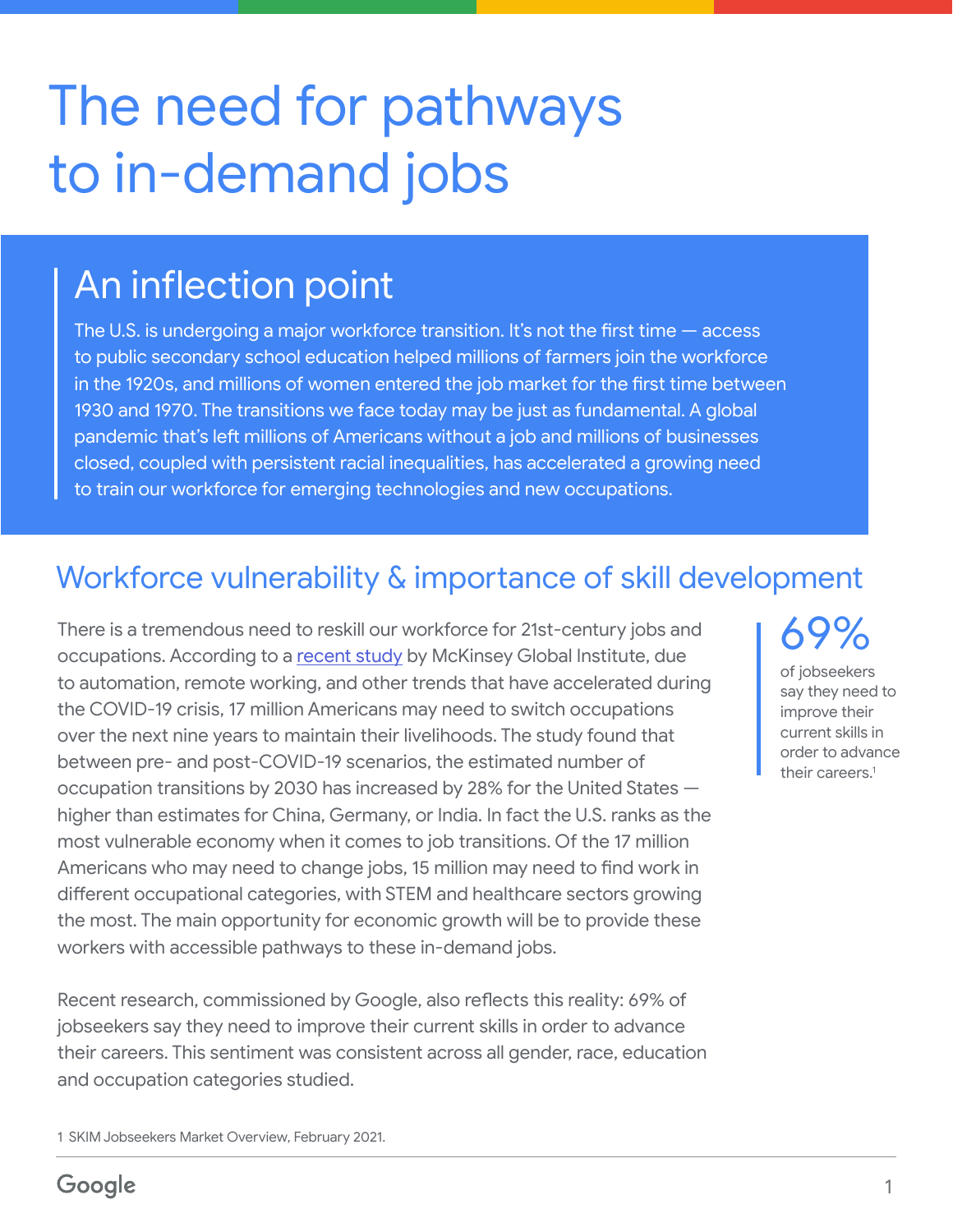### Equities and economic growth

Sustainable economic growth depends on inclusion. Racial, gender, educational, and income inequities continue to undermine our ability to recover from the COVID-19 economic crisis and achieve sustainable economic growth. Our recent research shows similar trends, with only 45% of female jobseekers stating that they currently have the skills and knowledge they need to get a high-paying job, compared to 59% of male jobseekers. In addition, only 40% of jobseekers without a college degree say they currently have the skills and knowledge necessary to get a high-paying job, compared to 61% of jobseekers with a college degree.<sup>2</sup> Lastly, when looking at differences in income, almost twice as many low-income jobseekers say lack of access to a computer or internet connection might prevent them from participating in an online training program, compared to non-low-income jobseekers.



Percent of jobseekers who believe they currently have the skills and knowledge they need to get a high-paying job:

Jobseekers who say lack of access to a computer or internet connection might prevent them from participating in an online training program:



<sup>2</sup> SKIM Jobseekers Market Overview, February 2021.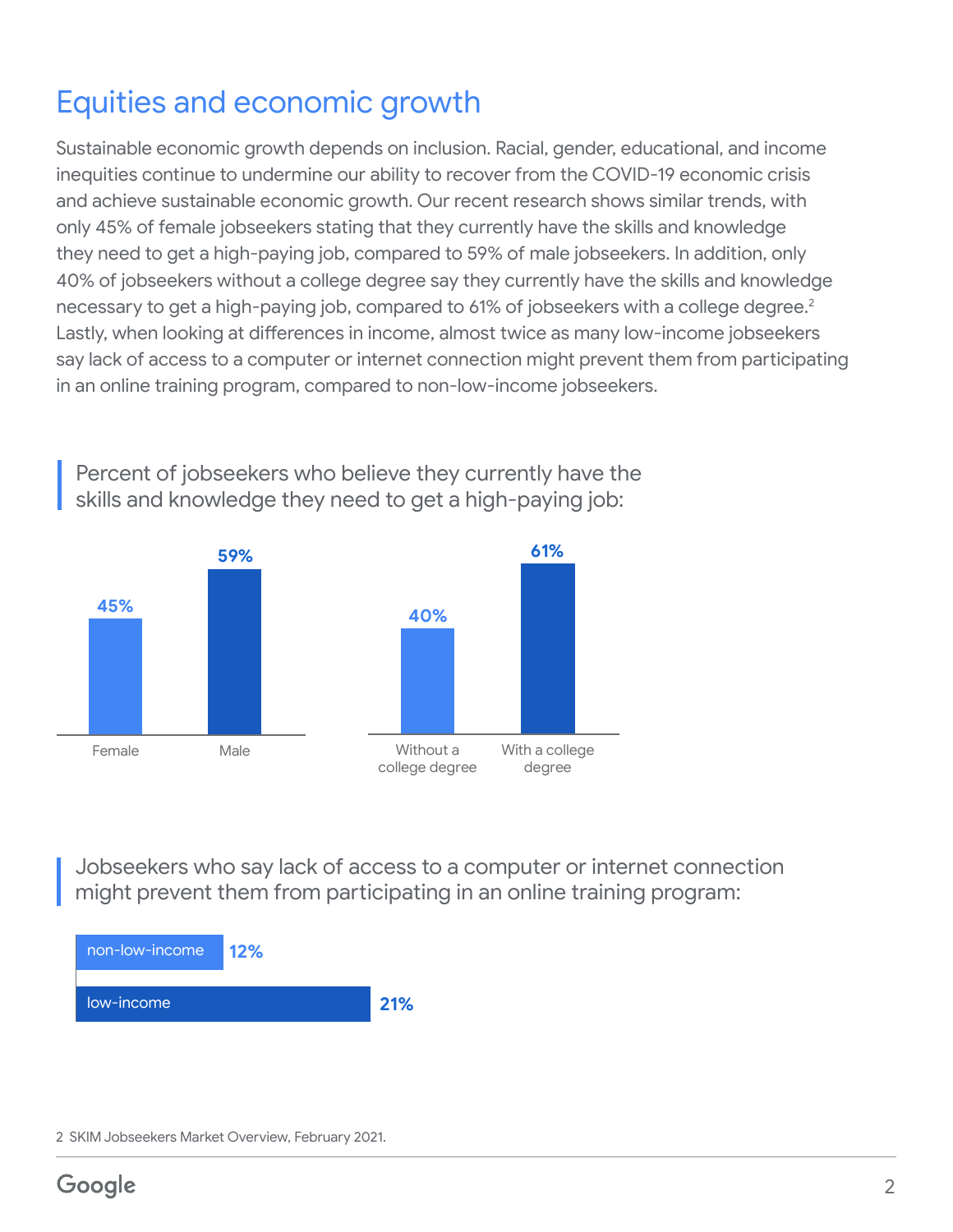## Google's role

Google is committed to ensuring the opportunities created by technology are available to everyone. In 2017, we created Grow with Google, our initiative to create economic opportunity for all. Since launching Grow with Google, we've trained more than 6 million Americans on digital skills and, through Google's skilling programs and Google.org grantee programs, nearly 170,000 Americans have been placed into new jobs with an average salary increase of 57%. Of these Americans, 67% are from underrepresented groups, including 44% women.<sup>3</sup>

#### The role of digital training programs and certifications

The majority of jobseekers recognize that online skill-development programs offer unique benefits. More than two-thirds of jobseekers (73%) say they are interested in online training programs to help grow their skills, and most jobseekers (57%) would prefer to access online training programs rather than attend in-person classes. In addition, about 6-in-10 jobseekers (64%) indicate that their interest in online training programs has increased during COVID-19.

Jobseekers consistently report that a certification program can be helpful not only for developing skills, but also for differentiating themselves from other job candidates. Nearly 8-in-10 jobseekers (77%) agree that career certificates are a good way to show employers that they're qualified for a job. And 70% of jobseekers say online career certificates can give them a competitive edge when applying for jobs or differentiate themselves in the job market.

Jobseekers' responses indicate that the identity of the program provider is important in differentiating themselves from other candidates. Most jobseekers (68%) are likely to enroll in an online certificate program from a company with a well-known brand name. As expected, the majority of jobseekers (74%) say that they are likely to enroll in an online certificate program from an accredited university or community college, and a significant share of jobseekers (62%) say they are also likely to enroll in an online certificate program from a tech company.4

3 Google Internal Data. 4 SKIM Jobseekers Market Overview, February 2021. 57%

of jobseekers prefer to access online training programs vs. attending in-person classes.

77% of jobseekers agree that career certificates are a good way to show employers they're

qualified for a job.

62%

of jobseekers say they are likely to enroll in an online certificate program from a tech company.<sup>4</sup>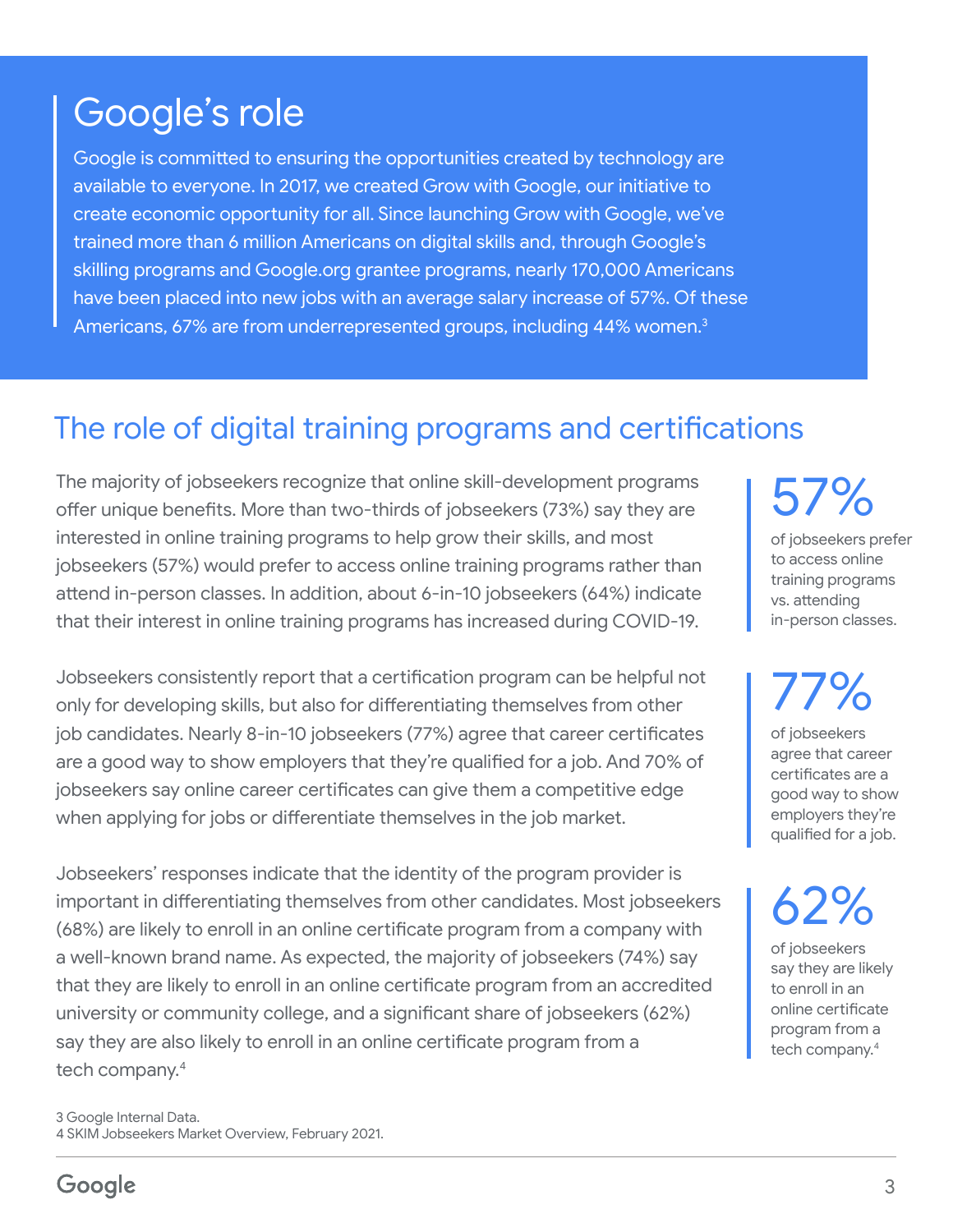In 2018, to create a pathway to jobs in high-paying, high-growth fields, we launched the Google IT Support Professional Certificate. This certificate has helped open doors to jobs in IT support for non-traditional talent: 53% of U.S. graduates identify as female, Black, Latinx, or veteran, and 82% of U.S. graduates report a positive career impact within six months of completing the program.5 In 2021, we built on that success and launched three new Google Career Certificates in project management, user experience (UX) design, and data analytics. Across these fields, there are currently 1.3 million open jobs in the U.S. with an average salary of \$69,000.<sup>6</sup> The <u>U.S. Bureau of Labor</u> [Statistics](https://www.bls.gov/emp/tables/occupational-projections-and-characteristics.htm) projects that occupations within these fields will continue to grow through 2029.

The Google Career Certificates are available globally in English through the Coursera platform, and more languages will be available soon. To ensure these certificates reach those most in need, Google is funding 100,000 need-based scholarships through Grow with Google partners and Google.org grantees like Merit America, Per Scholas, NPower, Goodwill, Futuro Health, and Generation USA. We have also provided over \$40 million in Google.org grants to fund wrap-around support and scholarships for learners.

Community colleges and Career and Technical Education (CTE) high schools play a critical role in workforce development and skill-based learning and help build strong pipelines of talent to support employers across the country. To ensure students have access to training and can build the skills employers need, the Google Career Certificates are currently being offered at 100+ community colleges and CTE high schools. They will be offered at 200+ by the end of 2021, with further plans to scale through 2022.

Upon completing the program, learners can share their resumes and apply for jobs directly with employers who are considering talent who complete the Google Career Certificates. Our growing employer consortium includes more than 130 national employers, including Accenture, Bayer, Deloitte, Target, T-Mobile, Sirius XM + Pandora, and, of course, Google.

Learn more at [grow.google/certificates](http://grow.google/certificates).

5 Coursera Learner Outcome Survey, all time. 6 Burning Glass: Labor Insight (Feb. 1, 2020—Jan. 31, 2021).

# 82%

of U.S. graduates report a positive career impact within six months of completing the program.

# \$40M

provided by Google.org grants to support wraparound support and scholarships for learners

200+

community colleges and CTE high schools will offer the Google Career Certificates by the end of 2021.

130+ national employers in our hiring consortium